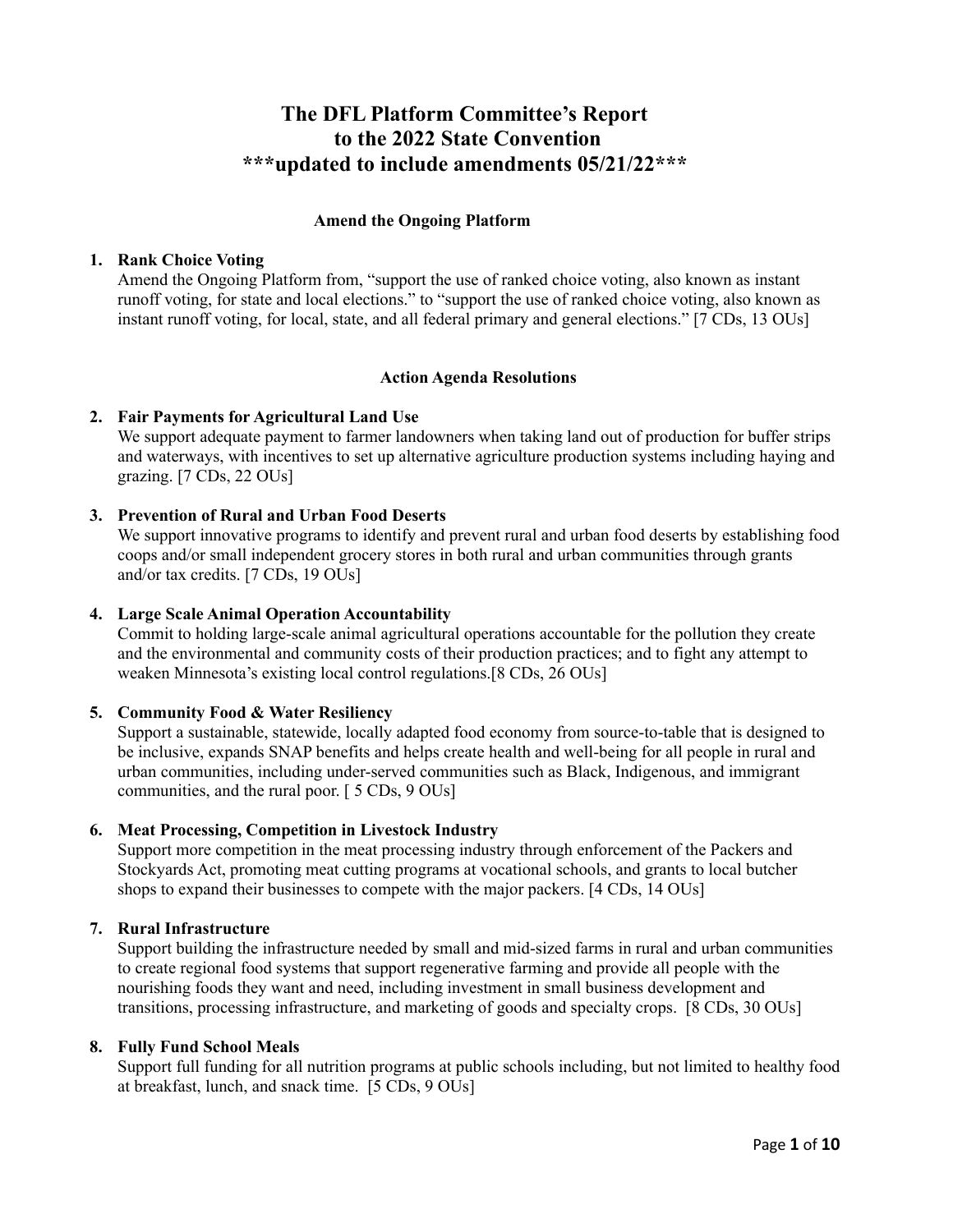# **9. Soil Health and Regenerative Farming**

Support funding to provide accessible grants and direct payments to farmers, as well as funds for research, technical assistance, and education, to establish and sustain soil health practices such as utilizing perennial crops, rotational grazing, cover crops, and no-till farming. Set a statewide goal to reach 5.75 million acres of farmland with soil-health practices by 2030, 11.5 million acres by 2035, and 23 million acres by 2040. Invest in rural communities and our food and farming system, to conserve and build healthy soils, clean our water, sequester carbon, and bolster farm income. [8 CDs, 85 OUs]

# **10. Voter Rights**

Advocates for enhanced access to voting by supporting the John Lewis Freedom to Vote Act, supporting multiple ways to cast ballots such as in-person early voting with immediate ballot counting, automatic voter registration upon obtaining a Driver's License with an opt-out option, and pre-registration of high-school students age 16 and 17. [8 CDs, 96 OUs]

# **11. Safe and Secure Elections**

The DFL Supports strengthening democracy by using 21st century technology to ensure all Minnesotans are able to cast their ballot freely, safely, and equally. We also support enhanced protections for voters and elections officials against threat or intimidation, foreign or domestic. [8 CDs, 34 OUs]

# **12. Citizens United**

Supports calling for a United States Constitutional amendment to overturn Citizens United to establish that only human beings are endowed with constitutional rights, that money is not speech and, therefore, regulating political contributions and spending is not equivalent to limiting speech. [8 CDs, 36 OUs]

# **13. Restore felon voting rights**

Supports the passage of legislation restoring voting rights to Minnesotans convicted of a felony after they are granted supervised probation or parole. [8 CDs, 35 OUs]

# **14. ERA**

Supports banning discrimination on the basis of gender/sex by strongly advocating for the removal of the deadline for ratification of the Equal Rights Amendment (ERA) and also for the passage of legislation to add an Equal Rights Amendment to the Minnesota State Constitution. [8 CDs, 33 OUs]

# **15. Women's Reproductive Rights**

Supports women's right to safe, legal, accessible, affordable abortion services and reproductive health services, and strong measures to equalize access to reproductive services among all populations and classes. [8 CDs, 15 OUs]

#### **16. Support Roe v. Wade**

Supports Roe v. Wade and see any attempt to control another's reproductive rights as a violation of our core democratic principles of human rights, equality, privacy, and individual freedom. [8 CDs, 16 OUs]

#### **17. Redistricting commission**

Supports the creation of a nonpartisan independent redistricting commission empowered to draw fair district boundaries at local, state, and federal levels, after the 2030 census and for all future redistricting. [ 8 CDs, 33 Resolutions]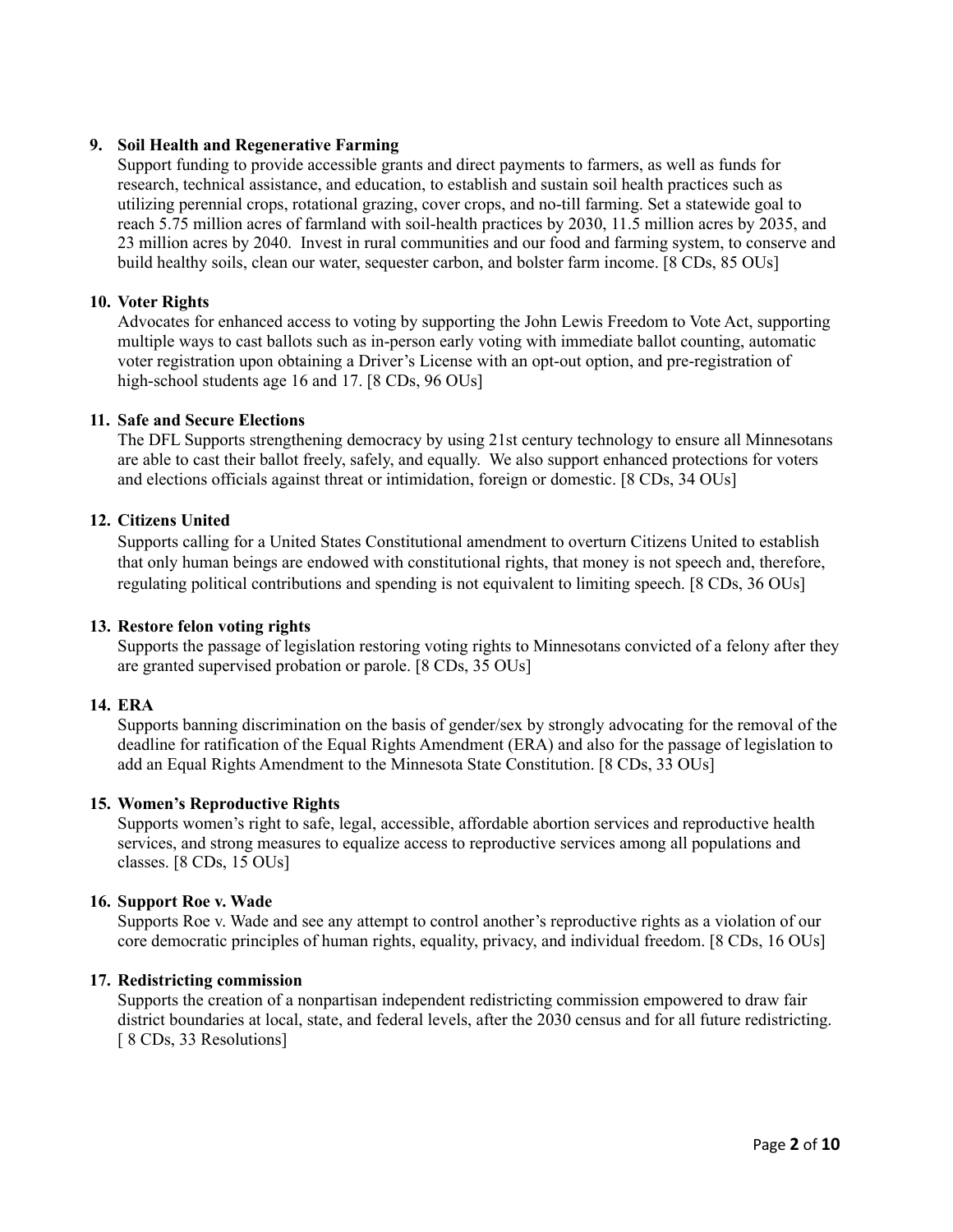# **18. Legalize Marijuana**

Supports the legalization, regulation, and taxation of marijuana in a manner similar to that of tobacco or alcohol, the pardoning of those currently incarcerated for related offenses, and the retroactive expungement of criminal records for related offenses. [8 CDs, 30 OUs]

# **19. Honor Indigenous Treaties**

Supports the state of Minnesota upholding all of our treaties with Indigenous Minnesota tribes, including those involving manoomin(wild rice). These treaties are defined as the "supreme law of the land" under the U.S. Constitution. Failure to uphold treaties is considered a violation of human rights under international law. [7 CDs, 28 OU]

# **20. End-of-Life**

Support passing legislation to allow terminally ill adults a full range of end-of-life options, including medical aid in dying, permitting Minnesotans to make the best end-of-life decisions for themselves and their families. [8 CDs, 27 OUs]

# **21. Rights of Water and Wetlands**

Support government entities' or private citizens'standing to bring action against any entity that damages Minnesota waters and wetlands, which have a right to exist, flow, and be protected against harm. [ 7 CDs, 14 OUs]

# **22. Right to Free Speech and Protest**

Support our 1<sup>st</sup> amendment right of free speech, to protest and practice civil disobedience. [ 4 CDs, 7 OUs]

# **23. Citizenship Pathway**

Supports comprehensive immigration reform with a fair, humane pathway to citizenship for undocumented immigrants. [ 5 CDs, 7 OUs]

# **24. Affordable Housing**

Expand resources for a range of affordable housing: apartments, townhouses, and starter/small homes for individuals, families, and seniors throughout the state. Protect public housing and balance the rights of renters with the interests of property owners. [7 CDs, 20 OUs]

# **25. Homelessness**

Homelessness and housing are state-wide issues. All levels of government must renew their commitments to decent housing options, affordable for all. Solutions must include safe neighborhoods, removal of income and racial barriers to decent housing and ensuring no one must spend more than 30% of their monthly income on permanent housing. [4 CDs, 8 OUs]

# **26. Green New Deal**

Supports a Green New Deal to rapidly cut greenhouse gas emissions and provide an equitable energy future, establishing millions of high paying jobs, affordable housing, investing in multi-modal transportation options; to provide clean air and water, healthy food, and a sustainable environment for all. [7 CDs, 35 OUs]

# **27. Electric Cooperatives**

Support legislative oversight of Minnesota's member-owned electric cooperatives to improve transparency and ensure there is opportunity for input from members before key decisions are made that affect asset management, member payments, or climate impacts. [ 6 CDS, 09 OUs]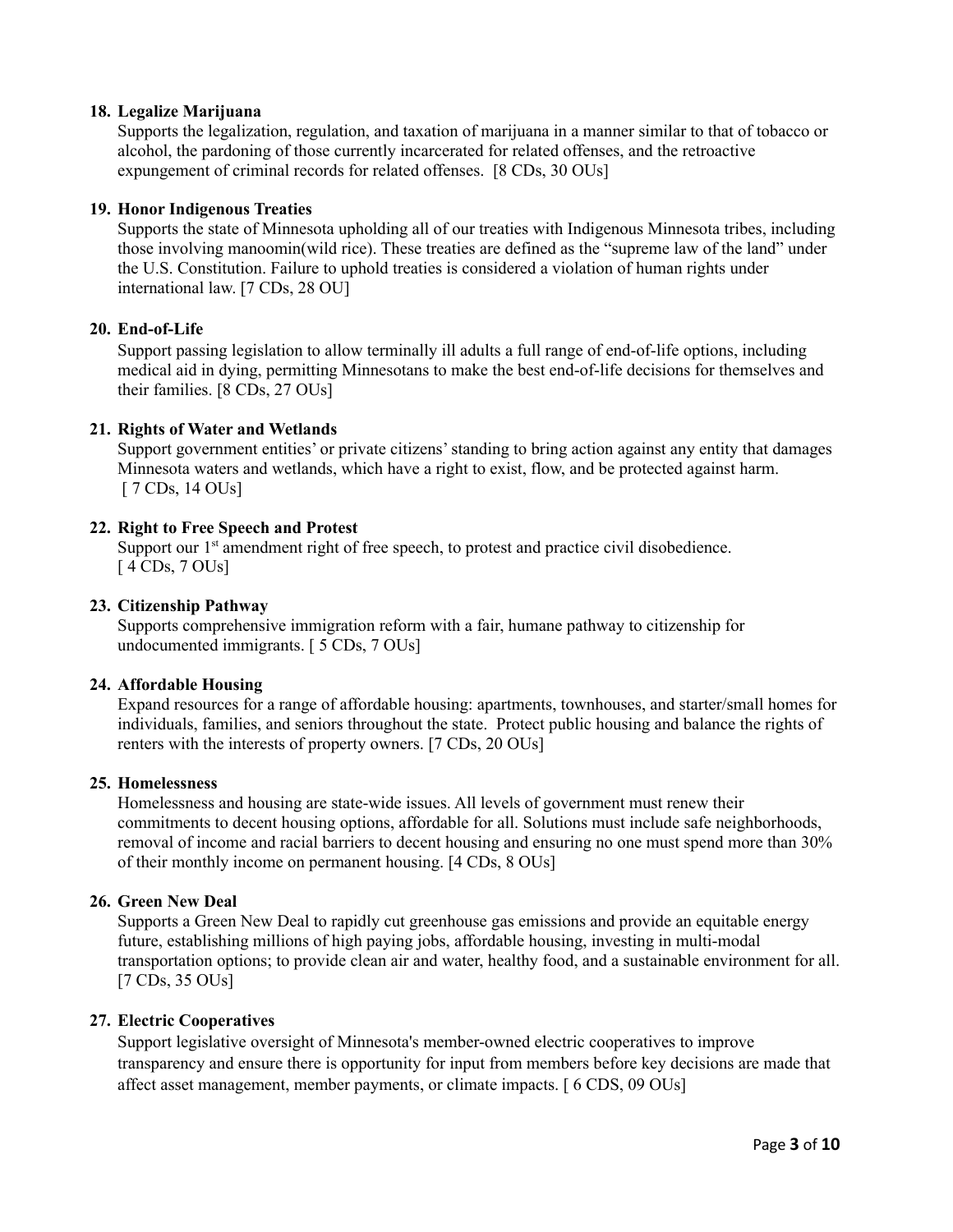# **28. Non-Compostable Plastic Bags**

Support banning the use of non-compostable plastic bags and polystyrene containers in stores and eating establishments and require the use of compostable plastic or paper bags. [5 CDs, 9 OUs].

#### **29. Single Use Plastics**

Support discussion and cooperation between manufacturers, retail, food retail, and trash disposal groups to reduce or ban the use of plastics, especially single-use plastic, require the recycling of all plastics that are used, and require packaging producers to share cost for disposal and recycling of the products they sell in Minnesota. [4 CDs, 6 OUs]

#### **30. PFAS Chemicals**

Support the reduction or banning of toxic and carcinogenic substances, such as harmful PFAS chemicals, in consumer goods, and require newly developed similar substances to be proven safe before widespread manufacture and use. [7 CDs, 23 OUs]

# **31. Efficient Repair, Reuse, and Recycling**

Support a comprehensive policy to maximize the expected use life, facilitate efficient repair, reuse, and recycling of manufactured products. Minimize the use and maximize recycling of strategic materials. Promote widespread reduction, usage, and composting of food waste. [8CDs, 20 OUs]

# **32. Right to Repair Laws**

Support Right to Repair Laws to protect consumers from manufacturers that restrict the ability of third party and self-repair of their products (like farm tractors or cell phones) that are already purchased. [3 CDs, 5 OUs]

#### **33. Statewide, High Quality Public Schools**

Support all public school students having access to local, quality public education through an equitable funding formula to maintain uniform, high quality public schools throughout the state. [8 CDs, 35 OUs]

#### **34. Civics Education**

Support K-12 education that provides a quality civics education including the history of Minnesotans of all races. [8 CDs, 35 OUs]

#### **35. Pre-School For All**

Support affordable and quality pre-school for all. [8 CDs, 41 OUs]

#### **36. Student Loan Debt**

Support the Federal Government and Minnesota working to reduce the crushing student loan debt of our population. [4 CDs, 7 OUs]

#### **37. Affordable Public Education**

Support the basic premise that a fundamental requisite for a thriving democracy, economy and healthy, fulfilling society is a public education system from infant daycare through K-12, vocational, college, and higher education that is robust and affordable. [8 CDs, 18 OUs]

#### **38. Special Education**

Support encouraging the Minnesota Legislature to more fully fund special education in our state for the purposes of equalizing services for learners and stabilizing the financial positions of districts around the state. [5 CDs, 7 OUs]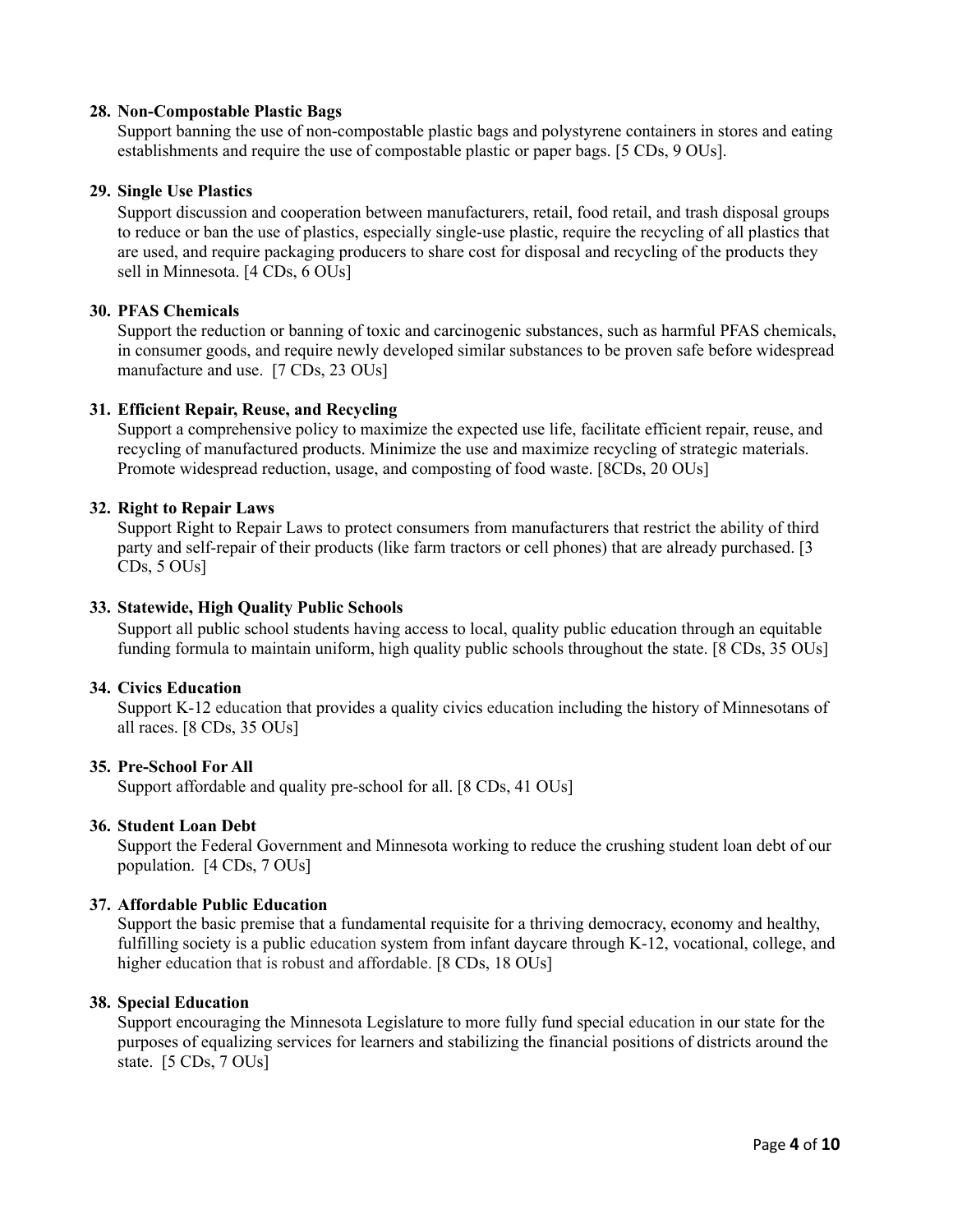# **39. Carbon Fee & Dividend**

We support federal legislation that puts a steadily-rising, revenue-neutral fee on carbon with a border adjustment import tax. [4 CDs, 5 OUs]

#### **40. Zero-Carbon**

Supports a transition to 100% clean electricity by 2040 as part of a plan that reduces racial, gender  $\&$ economic disparities and provides high paying jobs, while cutting greenhouse gases by 45% by 2030 and to "net zero" by 2050. We support a massive shift in electricity generation towards a future powered by wind, solar, storage, and a modern electrical grid that will power our homes, businesses, and transportation. [8 CDs, 59 OUs]

# **41. Climate Impact Calculation**

Mandates the calculation of climate impacts including external and social costs of carbon, for all new infrastructure projects; limit funding or deny permits for high-impact projects and incentivize those with the lowest carbon footprint; remove existing fossil-fuel based infrastructure as quickly as possible. [7 CDs, 20 OUs]

#### **42. Campaign Finance**

Support strengthening Federal campaign finance disclosure laws, to include disclosure of fundraising and expenditures, and reassess our system of public financing. [8 CDs, 10 OUs]

#### **43. MPCA Citizen Board**

Support the restoration of the Minnesota Pollution Control Agency's Citizen's Board to its full capacity and authority. [6 CDs, 7 OUs]

#### **44. National Popular Vote**

Support passage of the National Popular Vote Interstate Compact to elect the President by popular vote. [ 6 CDs, 17 OUs]

#### **45. Rent Stabilization**

Support rent stabilization. [6 CDs, 11 OUs]

# **46. End Privatization of Public Institutions**

Support ending the practice of privatization of public institutions and services, including prisons, hospitals, and educational institutions, and also including other services formerly conducted by public governmental agencies and civil servants. [6 CDs, 10 OUs]

#### **47. Driver's License for Undocumented**

Support allowing undocumented Minnesotans access to the process of acquiring a Minnesota State Drivers' License. [8 CDs, 24 OUs]

# **48. Oppose Right to Work Laws**

Oppose Right to Work laws in Minnesota and support the freedom for all workers to join together in strong labor unions. [8 CDs, 25 OUs]

#### **49. Partial Wage Replacement Leave**

Support legislation that would provide up to 12 weeks of at least partial wage replacement leave in order that workers are able to take care of their own serious medical condition, that of their family member, or to bond with a new child. [8 CDs, 16 OUs]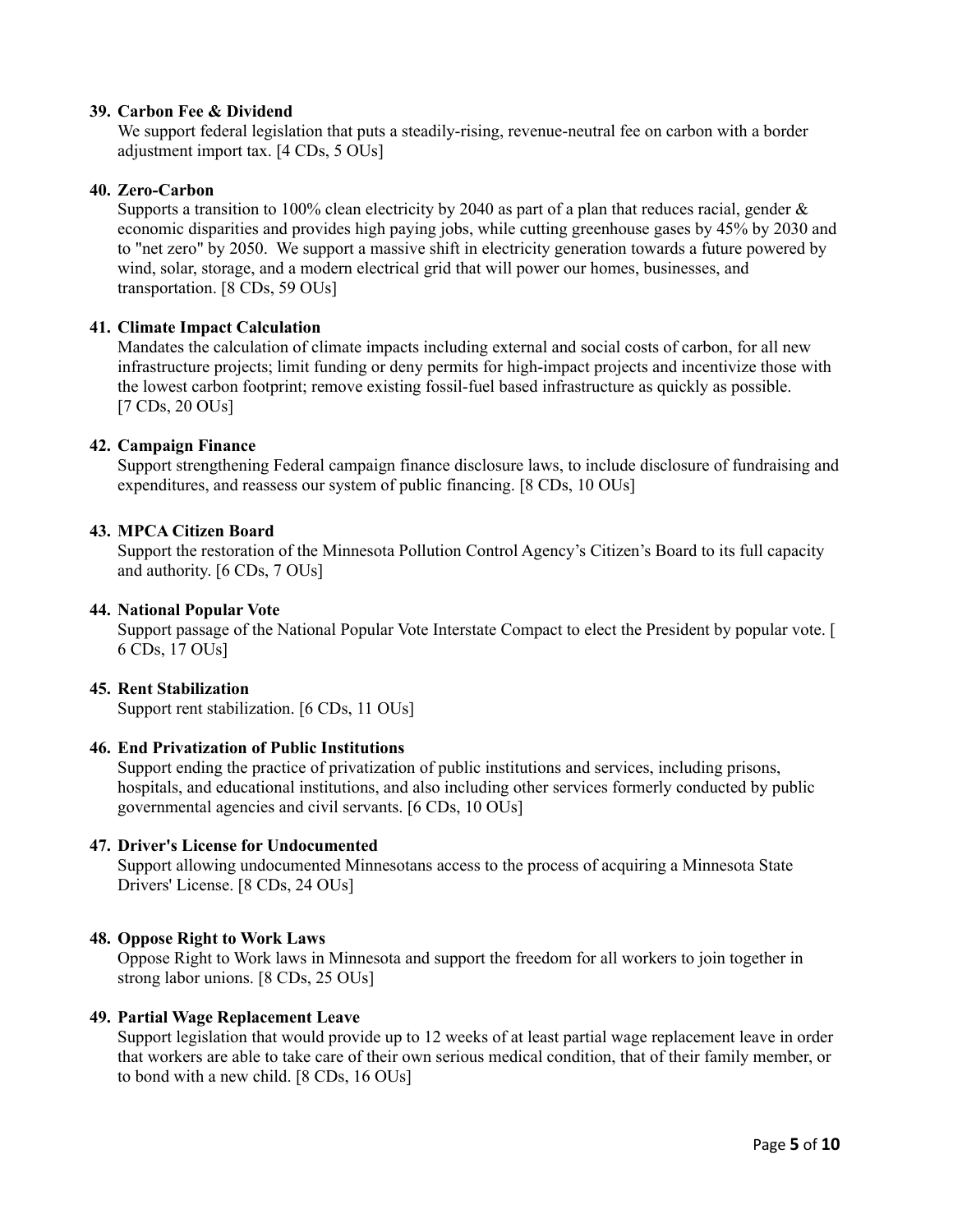# **50. Apprenticeship Programs**

Support strengthening refinery workforce safety and skills through construction trades registered apprenticeship programs. [8 CDs, 14 OUs]

#### **51. Minimum wage of \$15.00**

Support a minimum wage of \$15.00/hour with no tip penalty, that keeps pace with inflation and provides full time workers with an income above the poverty level. [3 CDs,  $8$  OUs)

#### **52. Personal Care Attendants**

Support an increase in pay and benefits for Personal Care Attendants and in-home health care workers who provide services to assist seniors' and people with disabilities ability to stay in their homes. Raise the reimbursement rate to home-health agencies that employ PCAs to ensure a skilled and available workforce. [3 CDs, 12OUs]

#### **53. Border-to-Border Broadband**

Support the implementation and expansion of the Border-to-Border statewide broadband initiative (1) by providing stable multi-year funding, (2) by eliminating corporate-monopoly sponsored restrictions, obstacles, and preemptions, (3) by encouraging municipalities, (4) facilitate stronger Native Nations broadband access, and (5) go "the last mile" ensuring that no one is left behind. [8 CDs, 51 OUs]

#### **54. DNR responsibilities to DEED**

The DFL supports eliminating the conflict of interest between mineral regulation and promotion in the Department of Natural Resources by reassigning responsibility for development and economic analysis of state minerals to the Department of Employment and Economic Development. [6 CDs, 10 OUs]

# **55. Moratorium To Ban Copper-Nickel-Sulfide Mining**

Support a moratorium banning copper-nickel sulfide mining in Minnesota's watersheds until it is proven first to be safe in water-rich environments for the protection of some of America's greatest treasures including but not limited to Lake Superior, BWCAW, Voyageurs National Park and the Mississippi River, and support a total ban on copper-nickel mining in the watershed of the Boundary Waters. [8CDs, 78 OUs]

#### **56. Oppose Weakening Environmental Protections**

Oppose any effort to circumvent or weaken state or federal environmental laws or protections involving administrative procedures and permitting. [4 CDs, 9 OUs]

#### **57. Clean Water Infrastructure**

Support substantial investments to upgrade and expand our failing public water infrastructure including Water, sewage and stormwater systems to assure safe drinking water and to protect aquatic ecosystems from pollution. [8 CDs, 52 OUs]

#### **58. Unsafe Pesticides**

Support policies to reduce or eliminate the use of unsafe pesticides such as glyphosate, neonicotinoids, and chlorpyrifos in agriculture and on recreational land or lawns and require any business selling plants to let the public know whether or not the plant has been treated in any way with systemic pesticides from the neonicotinoid family. [8 CDs, 47 OUs]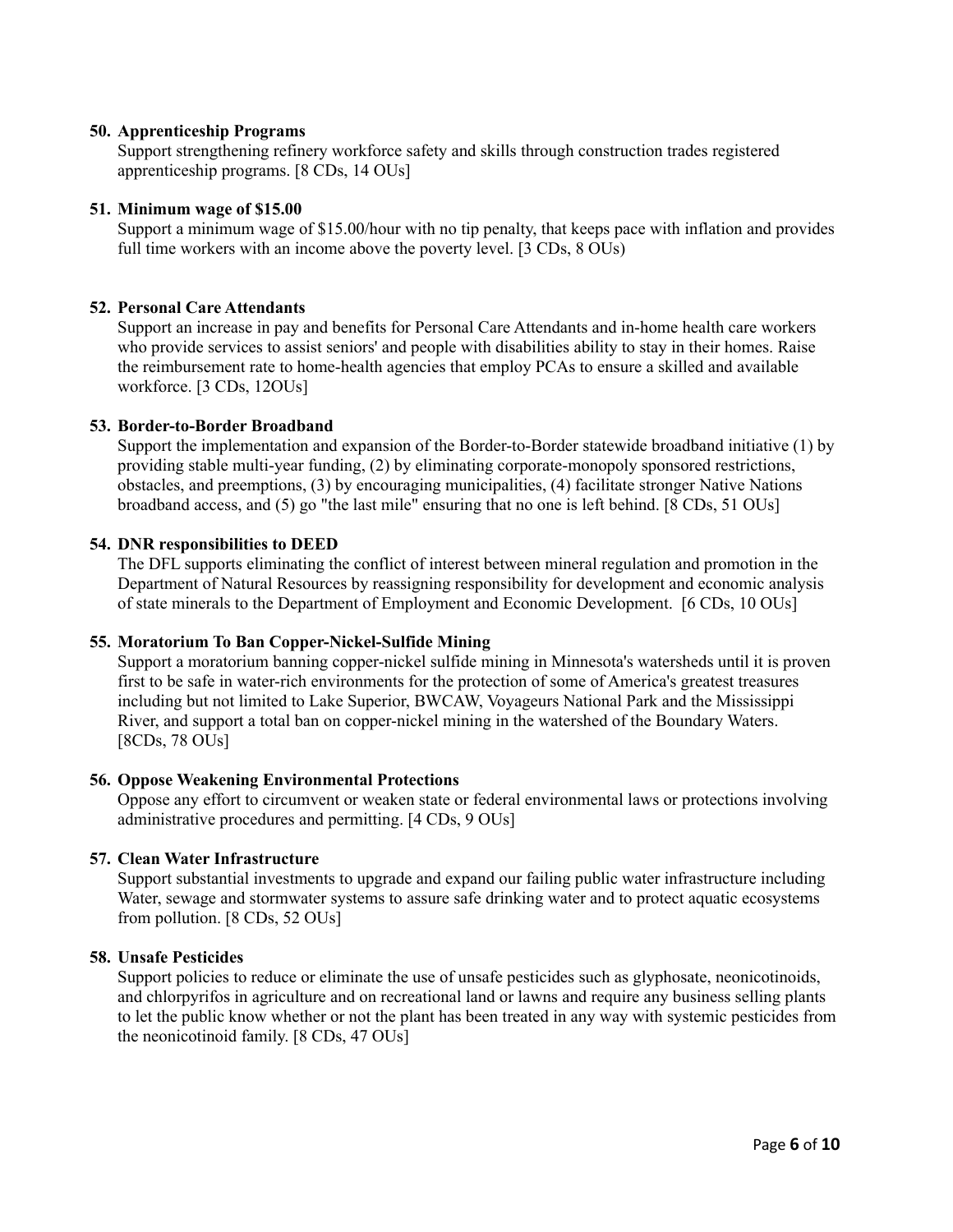# **59. Protect Wolves**

Opposes wolf hunting/trapping including the use of snares, support grant programs to fund farmers' use of nonlethal prevention methods, fair streamlined reimbursement for livestock losses, and increase public education efforts as to how wolves live. [4 CDs, 5 OUs]

# **60. Common Sense Gun Violence Prevention**

Support common sense gun violence prevention measures to keep guns out of the hands of people who've proven themselves to be dangerous, including criminal background checks on all gun sales and extreme risk protection orders (often referred to as red flag laws). [8CDs, 62 OUs]

# **61. End Qualified Immunity**

Support ending the practice of "Qualified Immunity" for law enforcement personnel. [4CDs, 9OUs]

#### **62. Support for Indigenous Women**

Support funding and implementation of programs to end the exploitation of murdered and missing indigenous women. [7CDs, 7OUs]

# **63. Permit to Carry**

Oppose any efforts to weaken or eliminate Minnesota's requirements for a permit to carry a handgun in public. [8CDs, 20 OUs]

#### **64. Policing with Solidarity**

Support the prohibition of police officers from affiliating with, supporting, or advocating for white supremacist groups, causes, or ideologies. [6 CDs, 10 OUs]

#### **65. Opposition to "Stand Your Ground"**

Oppose *"stand your ground"* or *"shoot first"* laws which allow the use of deadly force anytime a person subjectively believes their life is threatened -- even if there is a clear and safe way to avoid the danger. [8 CDs, 19 OUs]

# **66. Schools Share MN Gun Storage Law**

Support public school districts and charter schools (through collaboration with the MN Dept of Education and Dept of Justice) in providing families/guardians information related to child firearm access prevention and the existing Minnesota statute for safe storage of firearms. [7 CDs, 7 OUs]

#### **67. Restorative Public Safety Policies**

Support evidence-based public safety policies that prioritize restoration/rehabilitation. [4CDs, 7OUs]

# **68. Mental Health Support for Public Safety**

Support a model of public safety that includes more professionals who are trained in mental health issues. [4CDs, 5OUs]

#### **69. Dismantle racial, gender, and economic injustice**

Supports taking bold action to dismantle racial, gender and economic injustice in our democracy, institutions, and public programs. [7 CDs, 14 OUs]

# **70. MPCA's Responsibility to Resource-Limited Communities**

Support legislation to require the Minnesota Pollution Control Agency to mitigate the disproportionate impact of human health hazards on black, indigenous, communities of color, and resource-limited communities when making permitting decisions. [3 CDs, 5 OUs]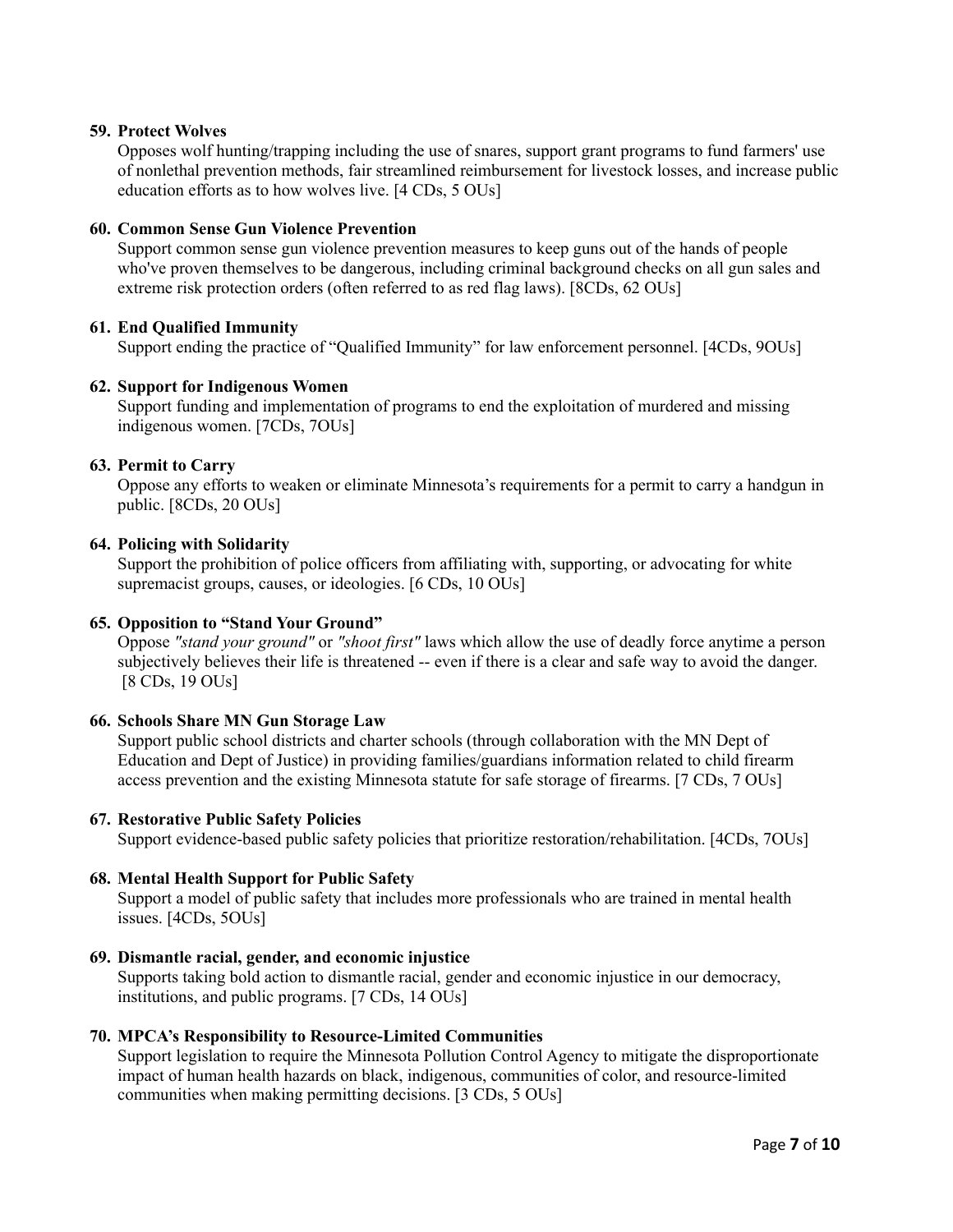# **71. Divestment from Fossil Fuels**

Support the continued divestment from fossil fuel funds by Minnesota State Board of Investment to protect the pensions of Minnesota civil servants and educators from financial risk and to build an economy based on clean energy sources. [7 CDs, 16 OUs]

# **72. Protect and Expand Social Security**

Support protecting and expanding our Social Security system by eliminating the regressive cap on taxable income, and expanding benefits across the board. [5 CDs, 9 OUs]

# **73. Bonding Bill**

Urge the Minnesota Legislature to pass a large bonding bill, leveraging federal funding from the bipartisan Infrastructure and Jobs Act to create thousands of family sustaining jobs. [5 CDs, 6 OUs]

# **74. Eliminate Taxation of Social Security**

Support modification of Minnesota's tax code to eliminate taxation of Social Security benefits. [ 8CDs, 11 OUs]

# **75. Progressive Education Tax**

Support a progressive education-funding tax levied on the wealthiest 1%, those with wealth starting at \$100 million, and the largest corporations. [ 7 CDs, 12 OUs]

# **76. Clean Transportation For All**

Support investment in clean transportation options including public transit, commuter rail, light rail, buses, bicycling, walking, electric vehicles, and other options. These must be racially just, economically competitive, safer, and accessible for users of all ages and abilities. [7 CDs, 37 OUs]

# **77. Electric School Buses for MN**

Support funding for rapid replacement of diesel-fueled school buses with electric school buses, and the construction of necessary charging infrastructure. This will reduce greenhouse gases and create a cleaner, quieter, and healthier environment for our children. [5 CDs, 11 OUs]

# **78. Electric Vehicle Infrastructure**

Support the development of Electric Vehicle (EV) charging infrastructure throughout Minnesota, including rural areas, with adequate access. [8CDs, 29 OUs]

# **79. Statewide Passenger Rail System**

We support the re-introduction of regional passenger rail service to rural Minnesota on the statewide network of existing rail lines as designated in the Minnesota Statewide Rail Plan as a powerful catalyst for rural economic development. [5 CDs, 13 OUs]

# **80.** R**estore 100 beds to Mn State Veterans Home**

Support immediate and full funding of work to restore the 100 skilled care nursing beds to our Minnesota State Veterans Home. [5 CDs, 7 OUs]

# **81. Veteran's Health Care**

Support fully funding and staffing the Veterans Health Administration (VHA). Create a separate budget for the private sector Veterans Community Care Program (VCCP). Require all VCCP healthcare personnel to meet the same competency standards required at VHA facilities, including treating PTSD, TBI, MST and risk for veteran suicide. [5 CDs, 5 OUs]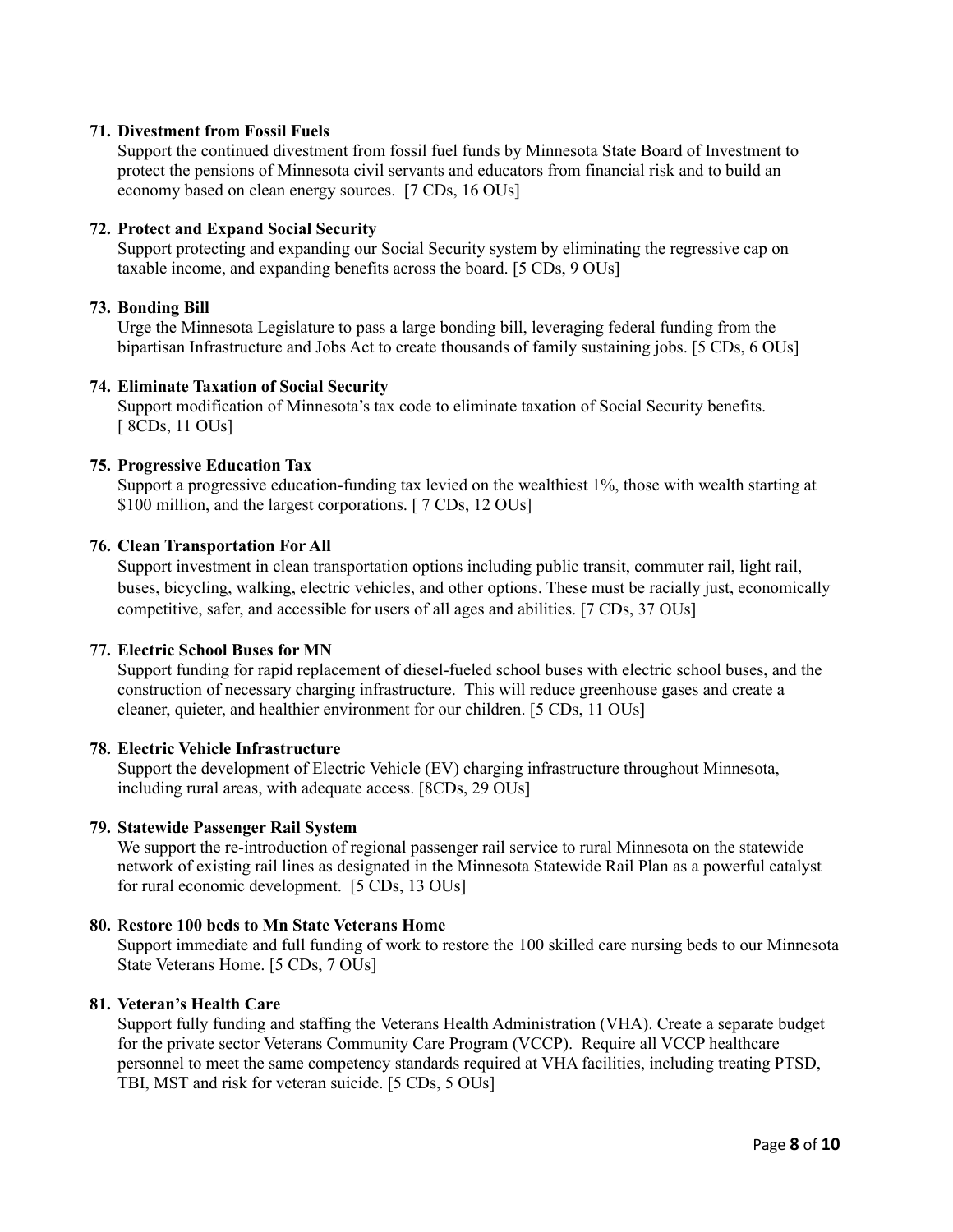#### **82. Insurance coverage of Neuropathy Care**

Support legislation to require Tri-Care, Medicare, VA Health Administration, and all private insurance to cover the cost of neuropathy care for Veterans, and all Americans who suffer from diabetic foot-related issues. [4 CDs, 5 OUs]

#### **83. Drug Pricing**

Supports state and federal processes to limit the increase in costs of prescription medications and over-the-counter drugs. [7 CDs, 20 OUs]

#### **84. Mental Health**

Support the availability and funding of mental health and substance abuse treatment so all individuals who are in need of help, including children, have sufficient access to these services. [7 CDs, 9 OUs]

#### **85. Protect and Extend Medicare/ Medicaid**

Supports legislation to protect and extend Medicare/Medicaid by capping Medicare out-of-pocket costs for prescription drugs, including insulin, at \$2 000 per year, creating hearing, vision, and dental benefits under Medicare, expanding Medicaid to cover more nursing home and assisted living expenses for seniors, and protecting Medicare/Medicaid from benefits cuts. [7 CDs, 18 OUs]

#### **86. Expand Minnesota Care**

Supports taking bold action to ensure every Minnesotan is able to easily access needed medical care without worrying about cost by expanding MinnesotaCare, so this high-quality public program is available to all Minnesotans. [8 CDs, 32 OUs]

#### **87. Minnesota Care for the Undocumented**

Support access to MNCare and MNSure to undocumented Minnesotans [7 CDs, 20 OUs]

#### **88. Aging in Place**

Support expanding, improving, and fully funding all programs that constitute a viable safety net for Minnesota's senior citizens to stay in their homes, including in-home services and provide efficient, safe, convenient transportation options. [8 CDs, 20 OUs]

#### **89. Bedside Act**

Support the Keep Nurses at the Bedside Act legislation that sets a maximum number of patients that a Registered Nurse can take care of at one time; and provides mental health and professional development resources that will Minnesota keep nurses working at the bedside. [5 CDs, 7 OUs]

#### **90. Lead in Drinking Water**

The DFL supports the reduction of lead exposure in people and animals by eliminating lead in drinking water, investing in lead remediation in Minnesota homes and other locations, and banning the use of lead ammunition and fishing tackle. [7 CDs, 31 OUs]

# **91. Universal Healthcare**

Support legislation for government sponsored universal healthcare, wherein "universal" means all persons are fully covered for healthcare. [8 CDs, 45 OUs]

#### **92. Oppose Corporatization of Healthcare**